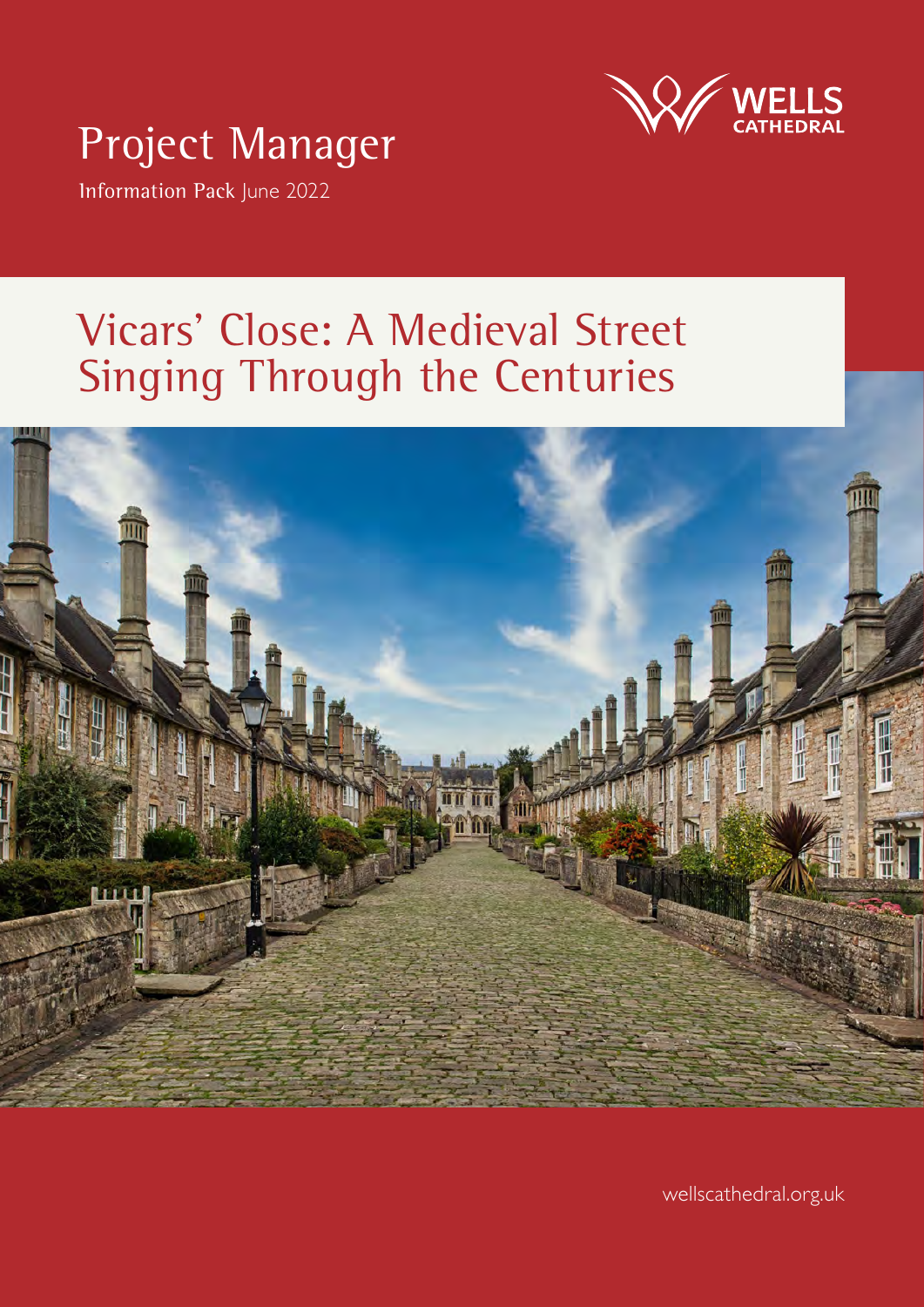# **Contents**

- **Who We Are**
- **About the Project**
- **Job Description**
- **Main Duties and Responsibilities**
- **Person Specification**
- **Main terms and Conditions**
- **How to Apply**
- **Safeguarding**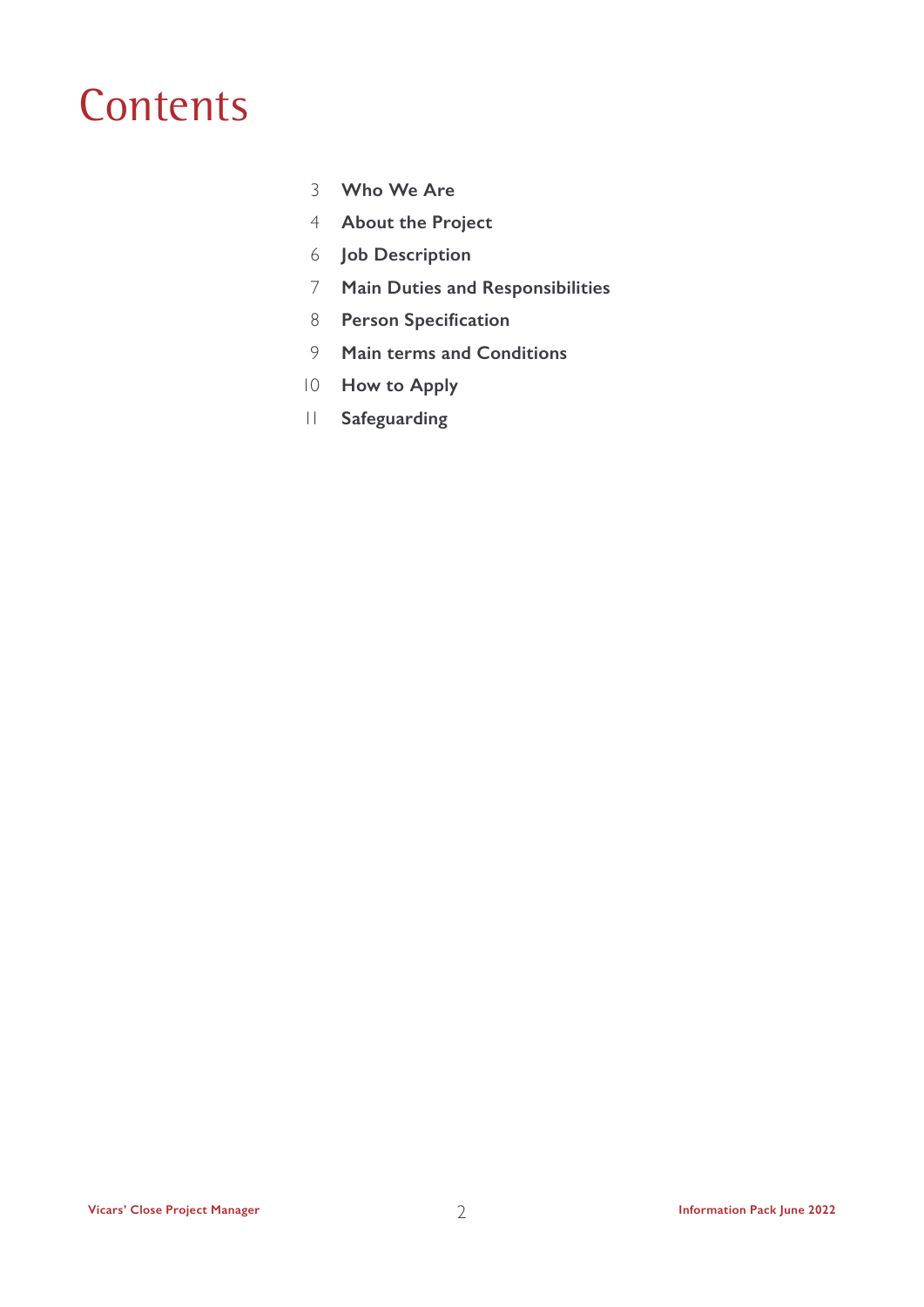# Who We Are





Set in the medieval heart of this glorious city, Wells is the earliest English Cathedral built in the Gothic style. The Cathedral has an international reputation and is the recipient of several Tourism Excellence Awards. Known as England's most poetic Cathedral, Wells has deservedly gained an enviable reputation for its lovingly maintained Gothic architecture, its world class music, and its Ministry of Welcome to some 290,000 visitors each year as well as the 150,000 or so people, drawn from local, national and international audiences, who come to the Cathedral for services, concerts, lectures and a wide range of other special events and activities.

Situated on the edge of the Mendip Hills in the County of Somerset, Wells is one of England's most beautiful and compact cities. Its picturesque surroundings include a charming market square and high street, the Bishop's Palace and the magnificent Vicars' Close, the UK's oldest medieval street still used for its original purpose.

Underpinning the life, worship and ministry of the Cathedral is a diverse organisation where a lot is achieved with modest resources. It oversees and delivers a broad and diverse tapestry of activities which includes a world class choir, a works and estates department, a team of virgers, a library and archives, a programme of education, learning and outreach, finance, HR and administration functions, volunteer management and trading companies. Funds to support the Cathedral as a place of worship and mission (involving maintaining our buildings, supporting those in liturgical roles, clergy, musicians and lay staff, and enabling the Cathedral buildings to be open to all every day of the year) come from a variety of sources. These include congregational giving, legacies, income from visitors, sums generated by trading activities, income from investments and property, donations from fundraising appeals by individuals, trusts and foundations, as well as through the generous support of the Friends of Wells Cathedral, the Wells Cathedral Trust, the Wells Cathedral Preservation Trust and the Wells Cathedral Chorister Trust.

#### **How we are governed**

The Chapter is the governing body of the Cathedral and, with the College of Canons and the Cathedral Council, currently forms the "body corporate" of the Cathedral. The Chapter sets the strategic direction for the Cathedral and orders its worship and mission. It also has responsibility for care and maintenance for the Cathedral and its estate. By 29 April 2024, the Cathedral will become a charity regulated by the Charity Commission.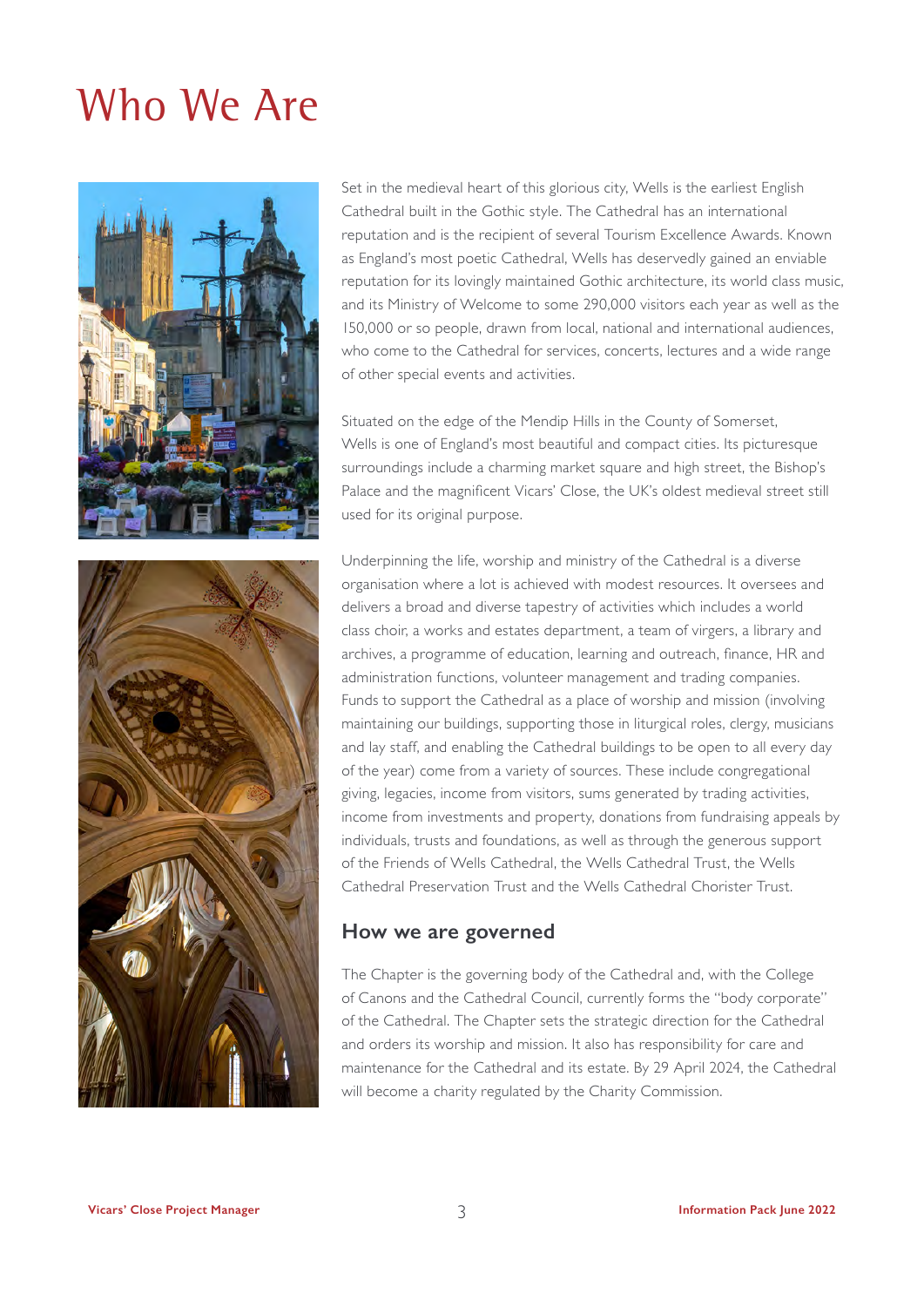### **About the Project**



Vicars' Close was built over 650 years ago to house the Vicars Choral (the adult singers of the choir) and it has been continuously inhabited by their successors. Vicars' Close is unique, physically connected to Wells Cathedral and the most complete example of a medieval Close in the UK. It embodies an internationally renowned musical heritage.

A survey in 2013 showed the pressing need for conservation to every building in the Close, and that the condition of the buildings put them and the heritage they represent at risk of being lost. It became imperative to conserve Vicars' Close.

#### **The Vision**

*Vicars' Close: A Medieval Street Singing Through the Ages* presents an opportunity to deliver an inspirational public experience of life through the last 650 years. Through careful restoration of two of the Close's properties, there is the chance to create innovative, immersive and engaging interpretation that gives visitors a glimpse into the homes and lives of the Vicars Choral, telling a compelling story of social history and musical heritage.

A public programme of activities and special tours will create new roles for volunteers and new experiences for groups and organisations that have never experienced the Cathedral before. We intend to work with forty new groups ranging from local schools to national charities such as Age UK.

Access will be created digitally and physically to the largely hidden spaces of the Vicars' Hall, Chapel and Treasury. Enhanced learning and participation opportunities will be available for schools both during and after our project. The complete archive of the Close and its residents running between 1348 and 1936 will also be explored and catalogued with its stories informing interpretation and exhibitions.

This project will develop partnerships across the City and County with community, educational, heritage and tourism partners. A coherent approach to heritage, heritage tourism and education will raise the profile of not only Vicars' Close as a heritage tourism attraction, but also the rich history and heritage of the wider City.

To make all of these aspirations possible, it will be essential to conserve the exteriors of the Vicars' Close properties to prevent further deterioration. The interpretation spaces are also intended to be ticketed to create revenue to reinvest in the longer-term maintenance and conservation of Vicars' Close.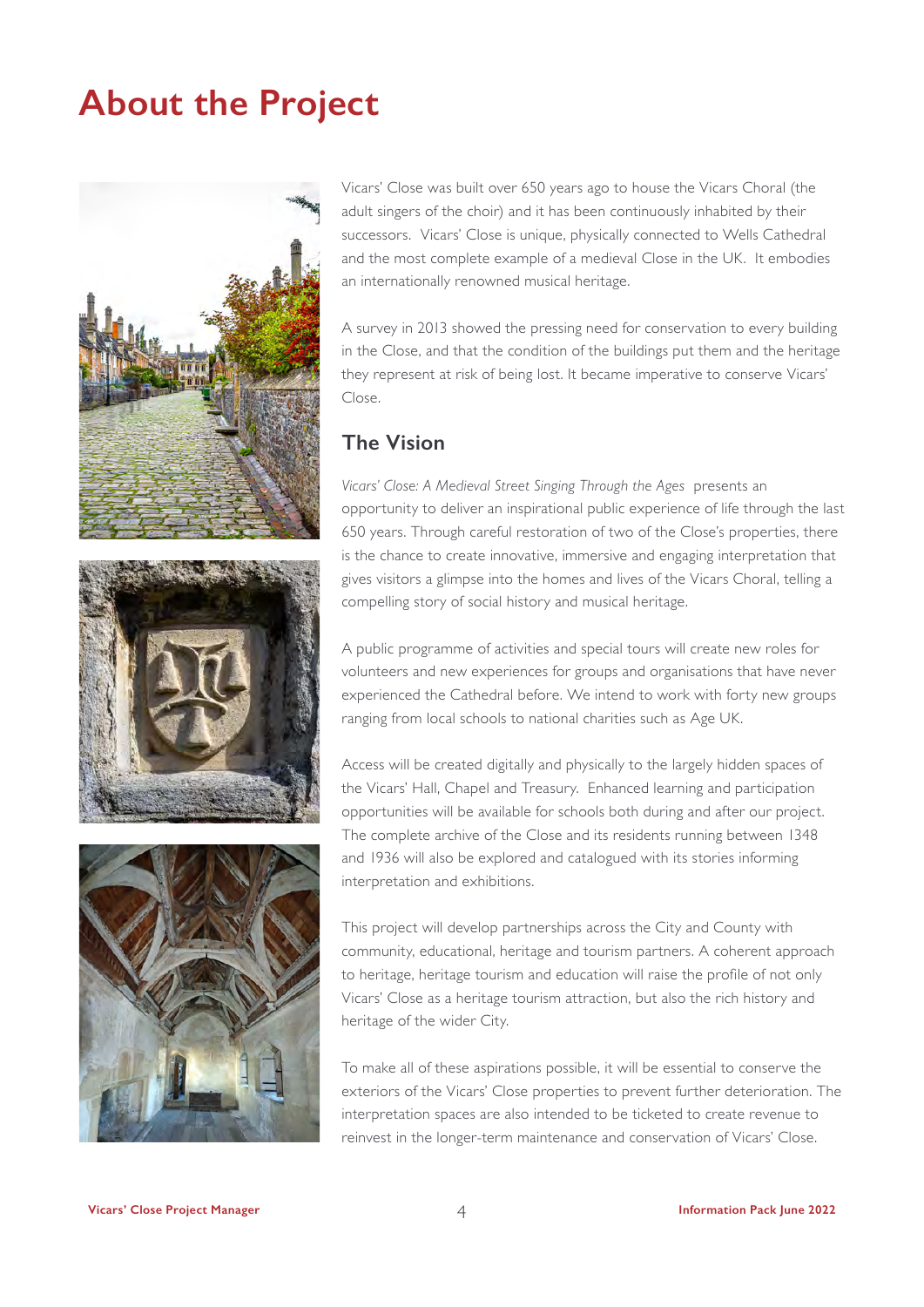

#### **Benefits**

This project will reach out to those in need in our county offering support for young people and families, the elderly and people living with disabilities and people in areas of high social isolation, digital poverty, low skilled employment and unemployment. New volunteers, internships and an apprenticeship scheme will create opportunities for people to find their way into or back into work. Project activities will give people the opportunity to learn new skills, find opportunities to enjoy and benefit from social company and where transport is a barrier, will help people get to Wells to experience all the City has to offer. The increased opportunity and activity will further Wells reputation as a heritage tourism destination, bringing more visitors to support the local and regional economy. The incredible architecture and the heritage that it represents will be saved. A ticketed interpretative experience will create a legacy to ensure the Close is conserved and maintained for future generations.

#### **Finance**

The financial result for 2021 was a surplus of £761,569 before investment movements. The result is always skewed by restricted funds which are for specific, often one-off projects. For 2021 the surplus on restricted funds was £113,856. In addition, the 2021 result is further skewed by Covid-19 appeal fundraising of £79,207 and reserves top-up funding of £290,900. Excluding these one-off items, the financial result is a surplus of  $f277.606$  before investment movements.

Given the Covid-19 restrictions which limited what we were able to do until May 2021 and the time it then took for consumer confidence to rebuild, the surplus of £277,606 excluding one-off items, is an exceptional result.

Securing the development phase funding for the Vicars Close project from the National Lottery Fund early in 2022, means that this initial part of the project to conserve and open-up the Close is fully funded and has a strong start. The Cathedral has a focused fundraising strategy to ensure that the £1.8m needed for the delivery phase is secured by the time of application.

The project is expected to cost around £5.4million. The development phase is being funded by the National Lottery Heritage Fund to £578,000. If the development phase is successful, an application will be made to the NLHF. for the remaining £3.2million. We already have £0.4m in place towards match funding for the delivery phase.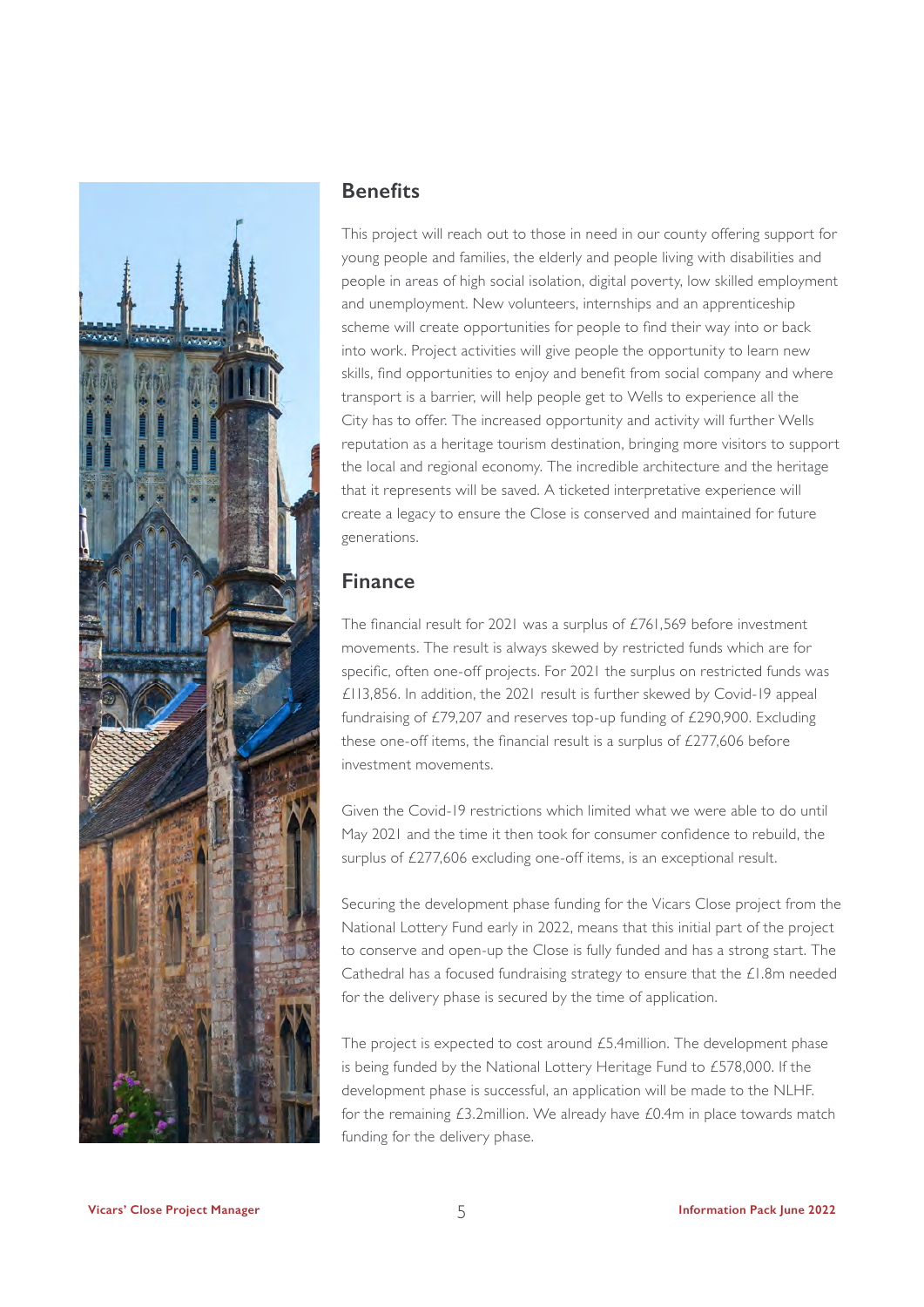## **Job Description**

| Post                     | Project Manager                                                                                                                                                                                                                                                                                                              |
|--------------------------|------------------------------------------------------------------------------------------------------------------------------------------------------------------------------------------------------------------------------------------------------------------------------------------------------------------------------|
| Key purpose of post      | To take overall responsibility for the detailed work required to plan and<br>design the Delivery Phase of Vicars' Close: A Medieval Street Singing Through the<br>Centuries                                                                                                                                                  |
| Location                 | Wells Cathedral, Cathedral Green, Wells, BA5 2UE                                                                                                                                                                                                                                                                             |
| <b>Reporting to</b>      | The Chief Operating Officer                                                                                                                                                                                                                                                                                                  |
| <b>Key Relationships</b> | Clerk of the Works, Development Director, Financial Controller, and<br>Governance Board                                                                                                                                                                                                                                      |
| Hours of work            | 35 hours per week fixed term until 15th March 2024.<br>Subject to review, successful completion of the Development Phase and<br>successful Delivery phase application to the National Lottery Heritage Fund,<br>the contract could be extended, by mutual consent, for up to a further four<br>years to deliver the project. |

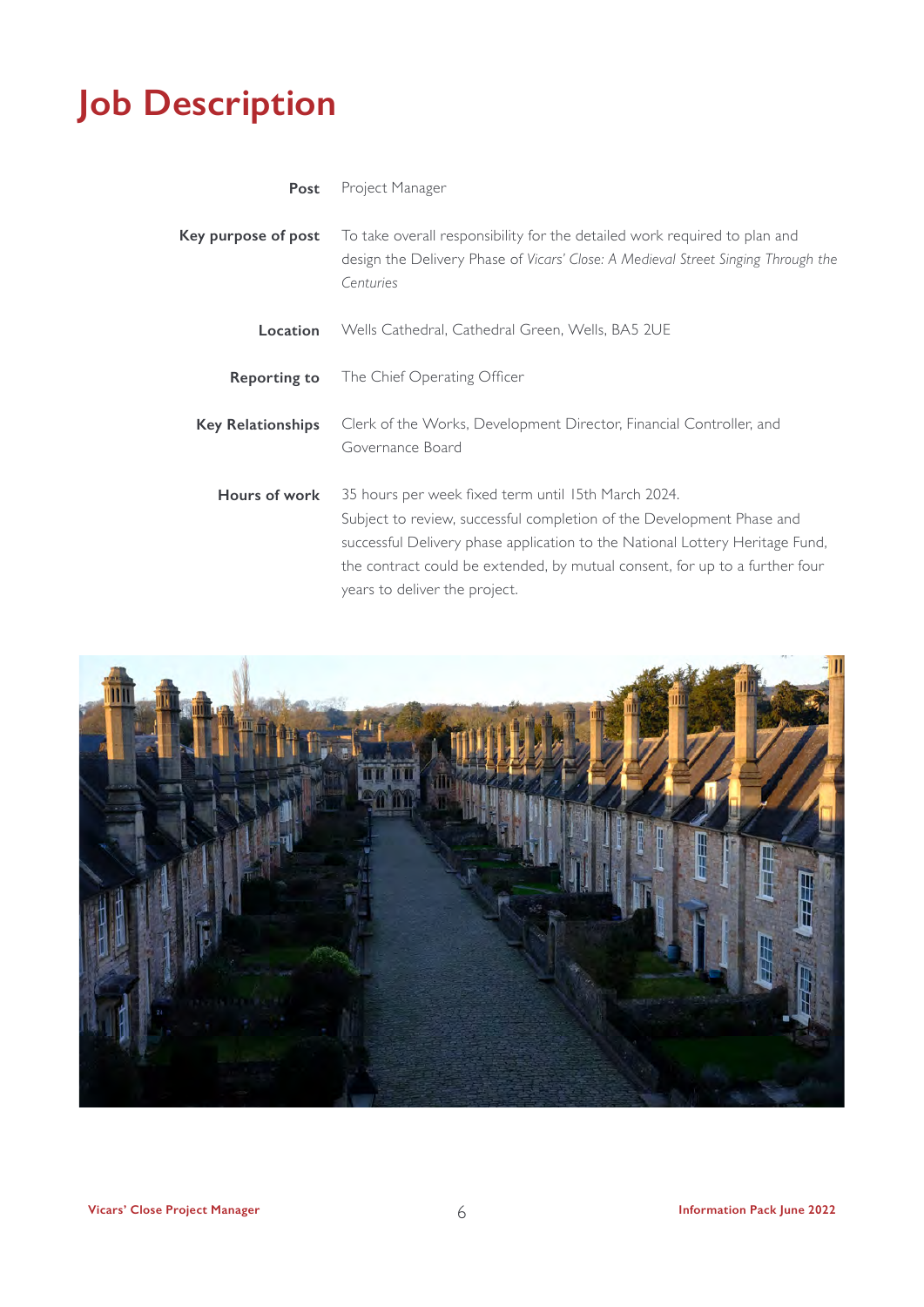### **Main Duties and Responsibilities**

- Responsible for the delivery of the Development Phase plan, ensuring that project milestones are met
- Manage the budget for the programme, monitoring expenditure and costs against delivered and realised benefits as the phase progresses and ensuring the required financial reporting is made to the National Lottery Heritage Fund
- Ensure the deliverables are to the appropriate level of quality, on time and within budget, in accordance with the plan and governance arrangements
- Manage the risks to the phase's successful outcome
- Report the progress of the phase at regular intervals to the Project Board
- Manage the Activity Plan and Evaluation, Interpretation Content Research and Interpretation Design Consultants
- Be part of the team that represents the public face of the project via presentations, consultation exercises, media coverage and other promotional activities
- Develop key relationships with other heritage organisations, and partners to optimise the reach and the impact of the project
- Develop the Delivery Phase Business Plan and work with the Cathedral's Development Director to write and submit the project's Delivery Phase application to the National Lottery Heritage Fund; with the support of the wider project team and external specialists
- Manage work delivered by contractors and relevant specialists to deliver design and cost reviews at both RIBA stages 2 and 3
- Liaise with the Cathedral's Clerk of the Works, who will project manage the capital work aspects of the project, to ensure coherence and consistency across all aspects of the project
- Develop a Management & Maintenance Plan in conjunction with the Clerk of the Works
- Any other reasonable tasks required to ensure the successful delivery of the Development Phase of the *Vicars' Close: A Medieval Street Singing Through the Centuries* project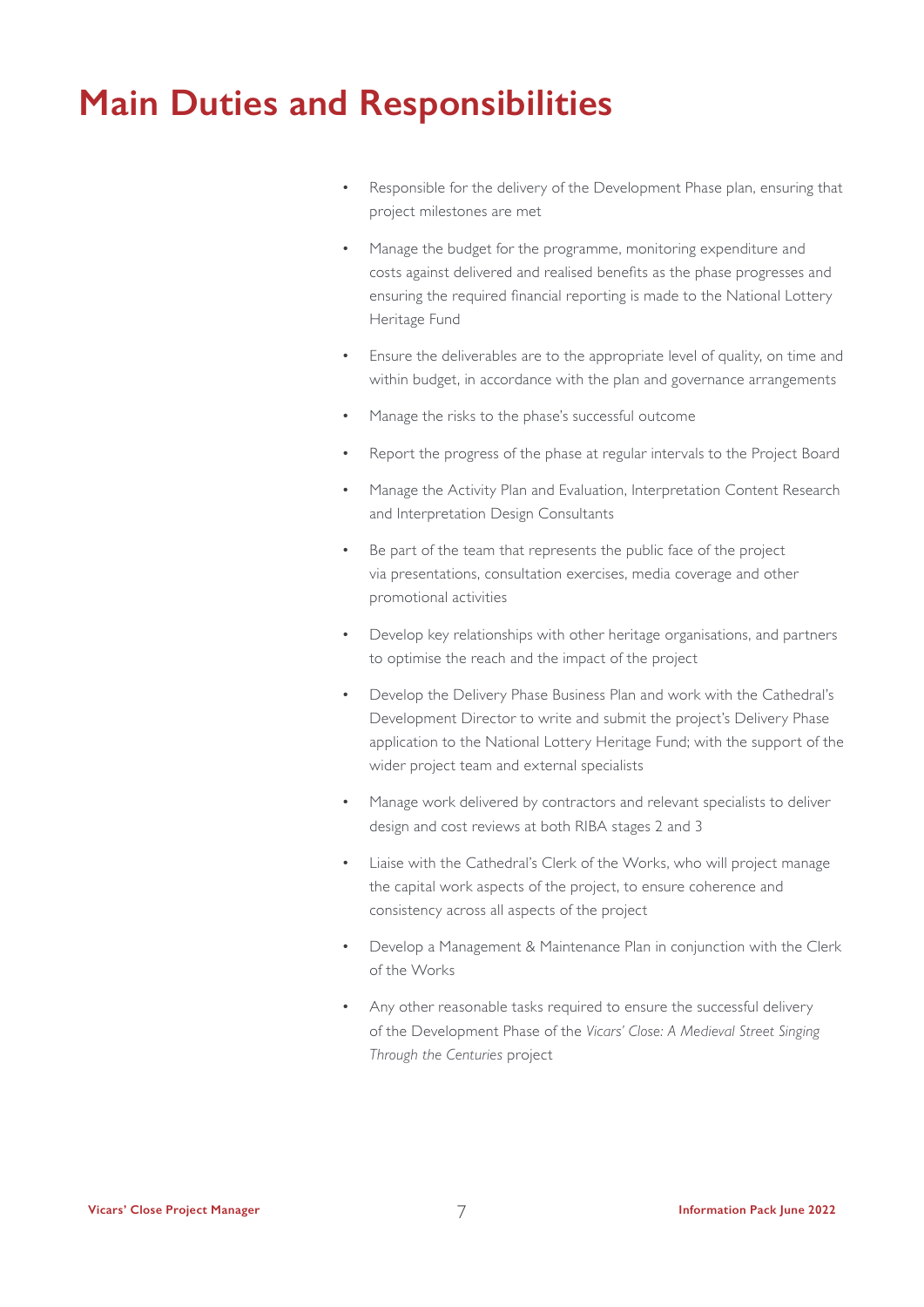### **Person Specification**

#### **Qualifications and Experience**

*Essential*

- A proven track record in delivering significant capital projects in complex environments
	- Substantial experience in heritage, interpretation and engagement projects, working with listed buildings and projects that include the built environment and conservation
	- Understanding and use of the RIBA Plan of Work Methodology
	- Budget management experience and strong financial acumen
	- Experience of appointing and managing contractors
	- Experience of managing staff and volunteers
	- Experience of working at Board level, able to write reports and to respond to requests for management information and data
	- Significant experience of stakeholder and partnership working
- Degree or equivalent in project management or other relevant discipline *Desirable*
	- Membership of a relevant professional body
	- Knowledge of Church structures and governance
	- Substantial experience of working with fundraisers and activity planners

#### **Skills and Abilities**

• Proven ability to lead and manage multi-professional teams *Essential*

- Able to work collaboratively
- Ability to exercise sound judgement and decision making, influencing key decision makers
- Ability to build positive relationships with professional, church and lay people at all levels

#### **Work-related Personal Qualities**

*Essential*

- Professional approach which generates credibility and confidence in others
	- Confident, self-motivated, proactive, positive and flexible in approach
	- Able to work well under pressure and to cope with ambiguity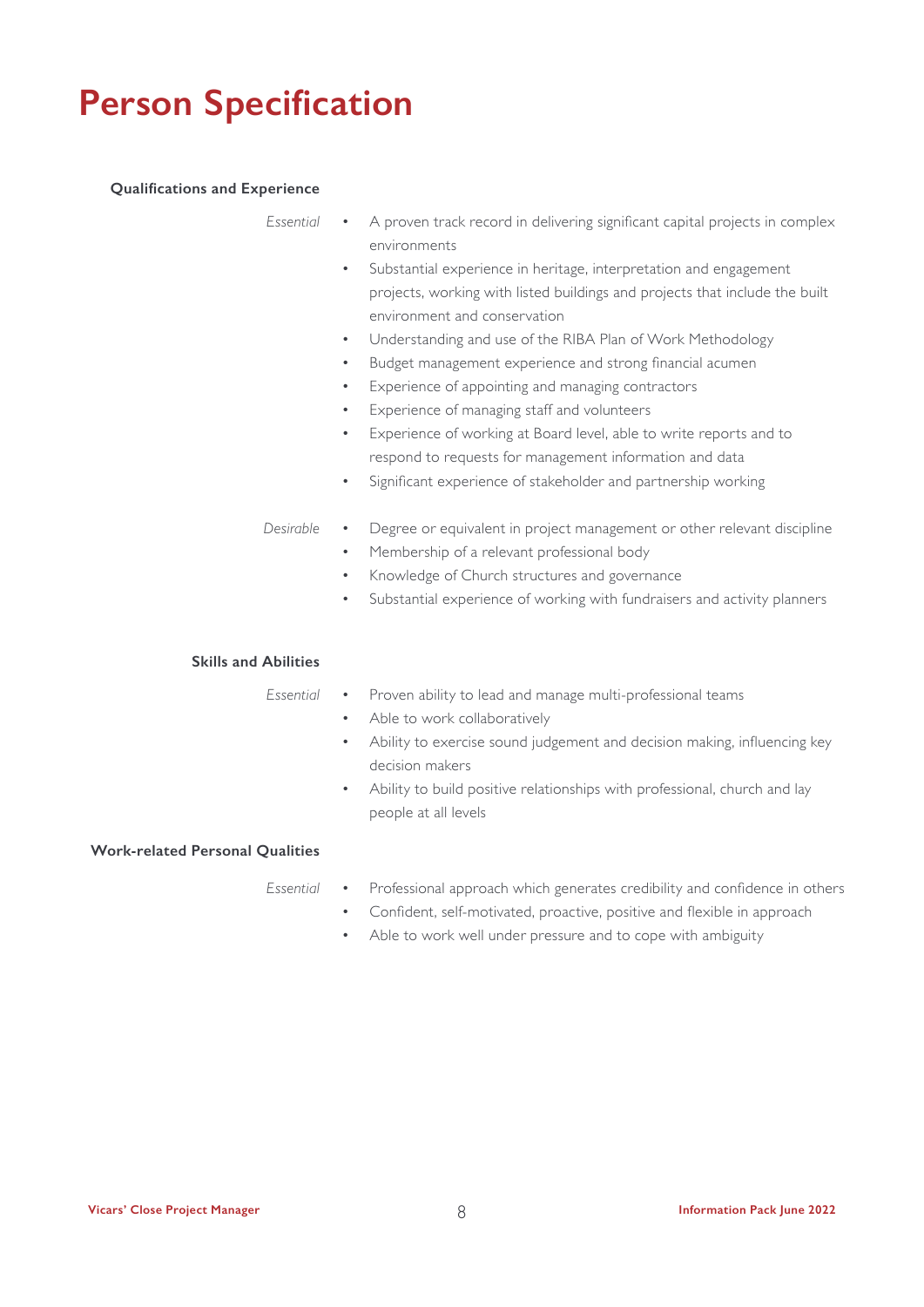## **Main Terms and Conditions**

| <b>Hours of Work</b>            | 35 hours per week                                                                                                                                                                                                                                                                             |          |                                                                             |  |
|---------------------------------|-----------------------------------------------------------------------------------------------------------------------------------------------------------------------------------------------------------------------------------------------------------------------------------------------|----------|-----------------------------------------------------------------------------|--|
| <b>Duration</b>                 | Fixed term until 15 March 2024. Subject to review, successful completion<br>of the Development Phase and successful Delivery phase application to the<br>National Lottery Heritage Fund, the contract could be extended by mutual<br>consent for a further four years to deliver the project. |          |                                                                             |  |
| Salary                          | £45,000 per annum subject to annual review, payable on 24th of the month,<br>or the earliest and nearest working day thereto.                                                                                                                                                                 |          |                                                                             |  |
| Pension                         | Defined Contribution Scheme. Contributions as % of salary:                                                                                                                                                                                                                                    |          |                                                                             |  |
|                                 | Age                                                                                                                                                                                                                                                                                           | Employee | Employer                                                                    |  |
|                                 | $<$ 50                                                                                                                                                                                                                                                                                        | 3%       | 5%                                                                          |  |
|                                 | $50 - 55$                                                                                                                                                                                                                                                                                     | 4%       | 8%                                                                          |  |
|                                 | >55                                                                                                                                                                                                                                                                                           | 5%       | 10%                                                                         |  |
| Holiday                         | January to 31 December.                                                                                                                                                                                                                                                                       |          | Five working weeks inclusive of bank holidays. The holiday year runs from I |  |
| <b>Discount</b>                 | A discount of 10% is available from the Cathedral Shop and Café.                                                                                                                                                                                                                              |          |                                                                             |  |
| Parking                         | A car parking space in the Cathedral car park is available.                                                                                                                                                                                                                                   |          |                                                                             |  |
| <b>Expenses</b>                 | All reasonable working expenses will be met in line with Cathedral policy.                                                                                                                                                                                                                    |          |                                                                             |  |
| <b>Professional Development</b> | The Cathedral does consider applications to fund or part-fund appropriate<br>professional qualifications and may pay the membership for a professional<br>body, subject to specific agreement.                                                                                                |          |                                                                             |  |
| Probation                       |                                                                                                                                                                                                                                                                                               |          | This post will be subject to a probationary period of 6 months.             |  |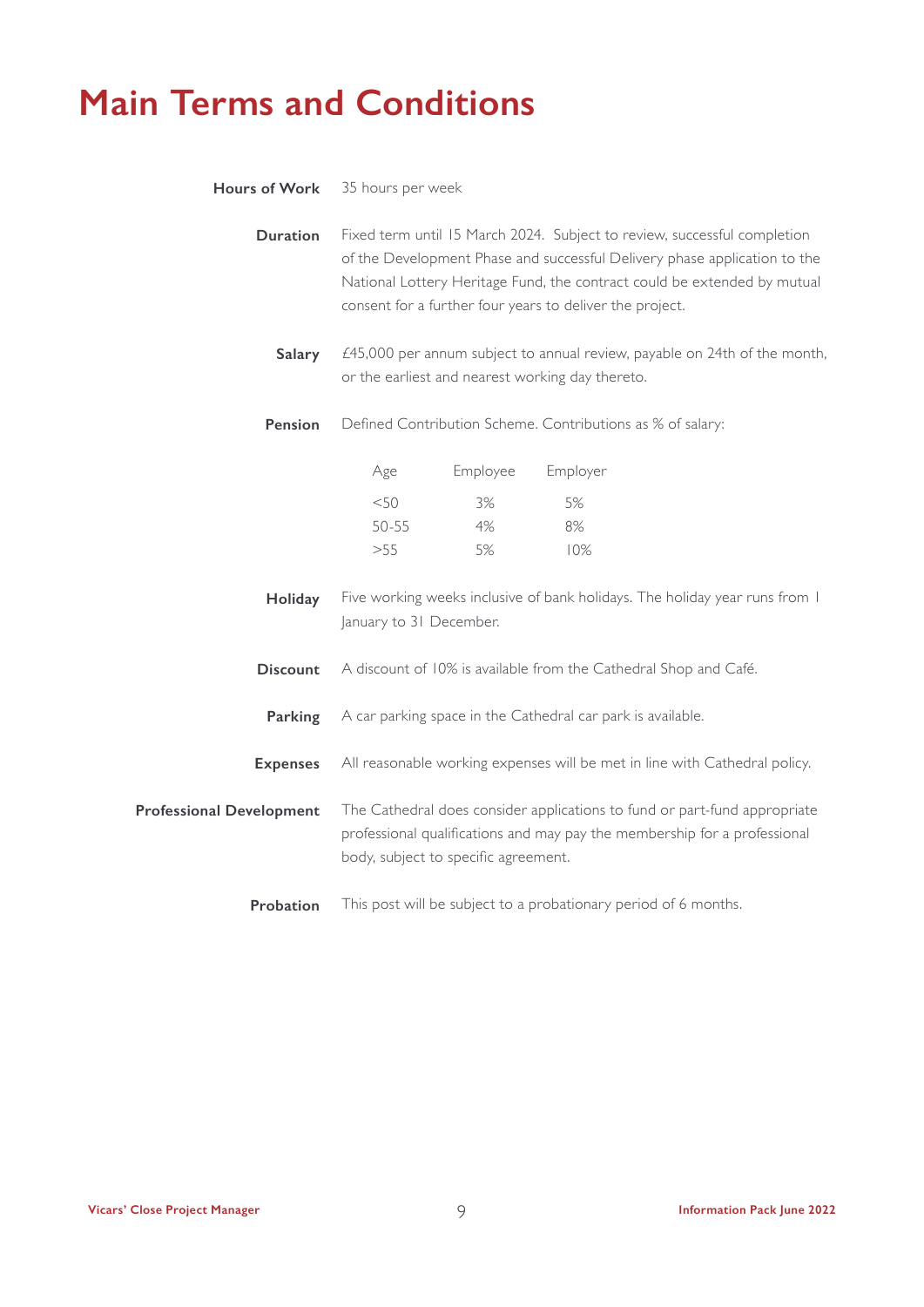## **Applications**

| How to Apply             | Applications must be received by midnight on Sunday 3 July 2022.                                                                                                                                                                                                                                                                                                                                        |
|--------------------------|---------------------------------------------------------------------------------------------------------------------------------------------------------------------------------------------------------------------------------------------------------------------------------------------------------------------------------------------------------------------------------------------------------|
|                          | A completed Application Form and Equal Opportunities Monitoring Form                                                                                                                                                                                                                                                                                                                                    |
|                          | should be returned to the Human Resources Administrator by email to                                                                                                                                                                                                                                                                                                                                     |
|                          | VCProject@wellscathedral.org.uk, or by post to:                                                                                                                                                                                                                                                                                                                                                         |
|                          | Wells Cathedral Offices,                                                                                                                                                                                                                                                                                                                                                                                |
|                          | Chain Gate, Cathedral Green,                                                                                                                                                                                                                                                                                                                                                                            |
|                          | Wells, Somerset.                                                                                                                                                                                                                                                                                                                                                                                        |
|                          | <b>BA5 2UE</b>                                                                                                                                                                                                                                                                                                                                                                                          |
| Shortlisting             | Short listing will take place on Monday 4 July 2022.                                                                                                                                                                                                                                                                                                                                                    |
|                          | To ensure the fairness of the selection process, shortlisting will be based upon<br>the information which you provide in your application and assumptions will<br>not be made about your experience or skills. We will look for demonstrable<br>evidence that you meet the criteria set out in the person specification. All<br>applicants will be notified of the outcome of the shortlisting process. |
| <b>Selection Process</b> | Interviews will take place in the Cathedral Offices, Wells on Monday II July<br>2022.                                                                                                                                                                                                                                                                                                                   |
|                          | Further details regarding the selection process will be communicated at the<br>time applicants are invited for interview. The appointment will be subject to<br>satisfactory references.                                                                                                                                                                                                                |
| Queries                  | We hope you find this pack provides all the information you need in order<br>to consider your application for this post. If, however, you have any further<br>questions please email VCProject@wellscathedral.org.uk and we will<br>arrange for the right person to speak to you.                                                                                                                       |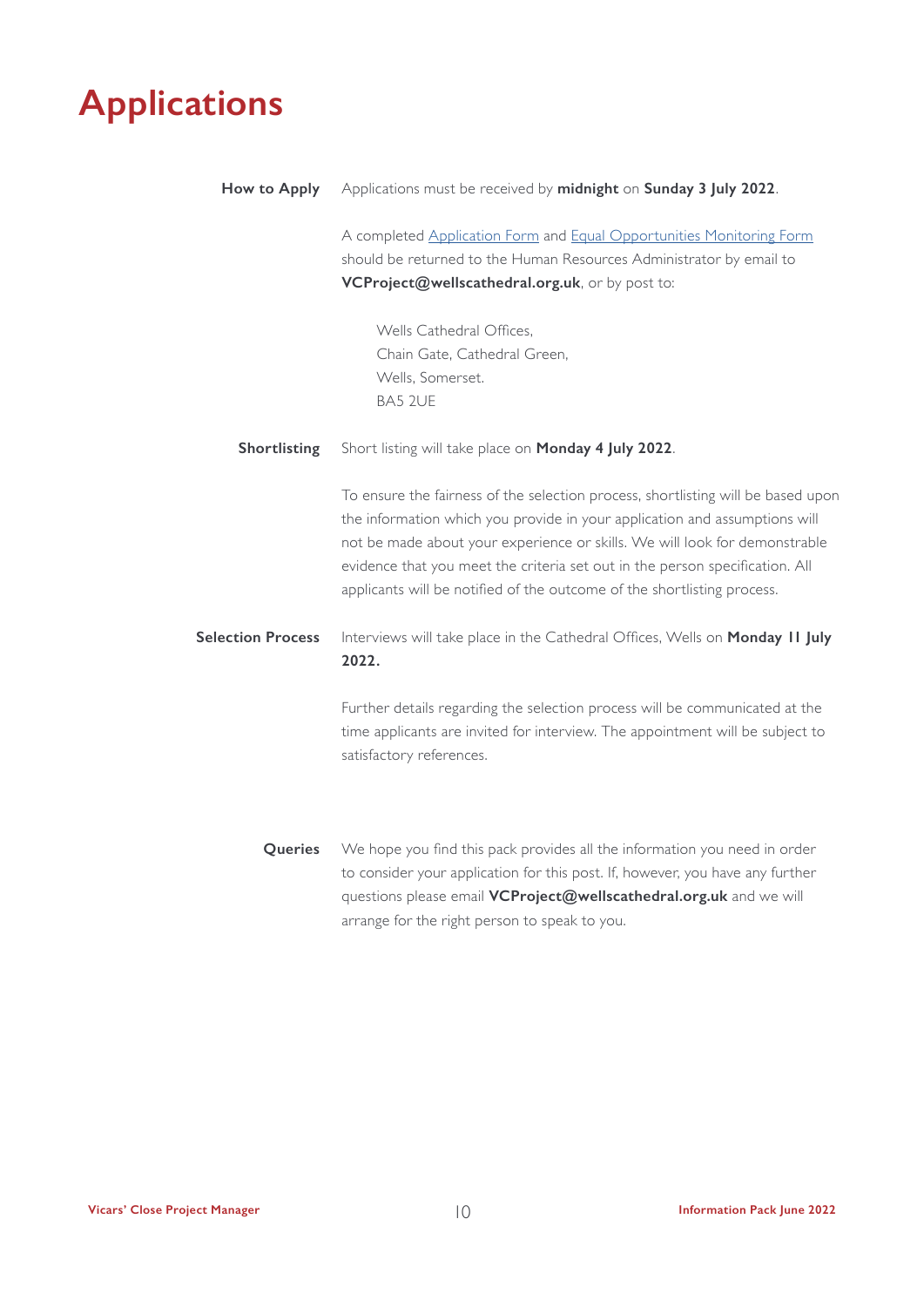## **Safeguarding**



Wells Cathedral is committed to the safeguarding and protection of children, young people, and adults. We will carefully select, train, and support all those with any responsibility within the Church, in line with Safer Recruitment principles.

This means that we will:

- Ensure that our recruitment and selection processes are inclusive, fair, consistent, and transparent;
- Take all reasonable steps to prevent those who might harm children or adults from taking up, in our Cathedral, positions of respect, responsibility, or authority where they are trusted by others; and
- Adhere to safer recruitment legislation, guidance, and standards.

Further information can be found in our Safeguarding Policy available on the Cathedral website: wellscathedral.org.uk

All applicants are required to complete a Confidential Declaration Form as part of our recruitment process. This form is strictly confidential and, except under compulsion of law, will be seen only by those involved in the recruitment/appointment process and, when appropriate, the nominated safeguarding lead or someone acting in a similar role/position. All forms will be kept securely in compliance with the General Data Protection Regulation within the Data Protection Act 2018.

A basic DBS check will be required for this role.